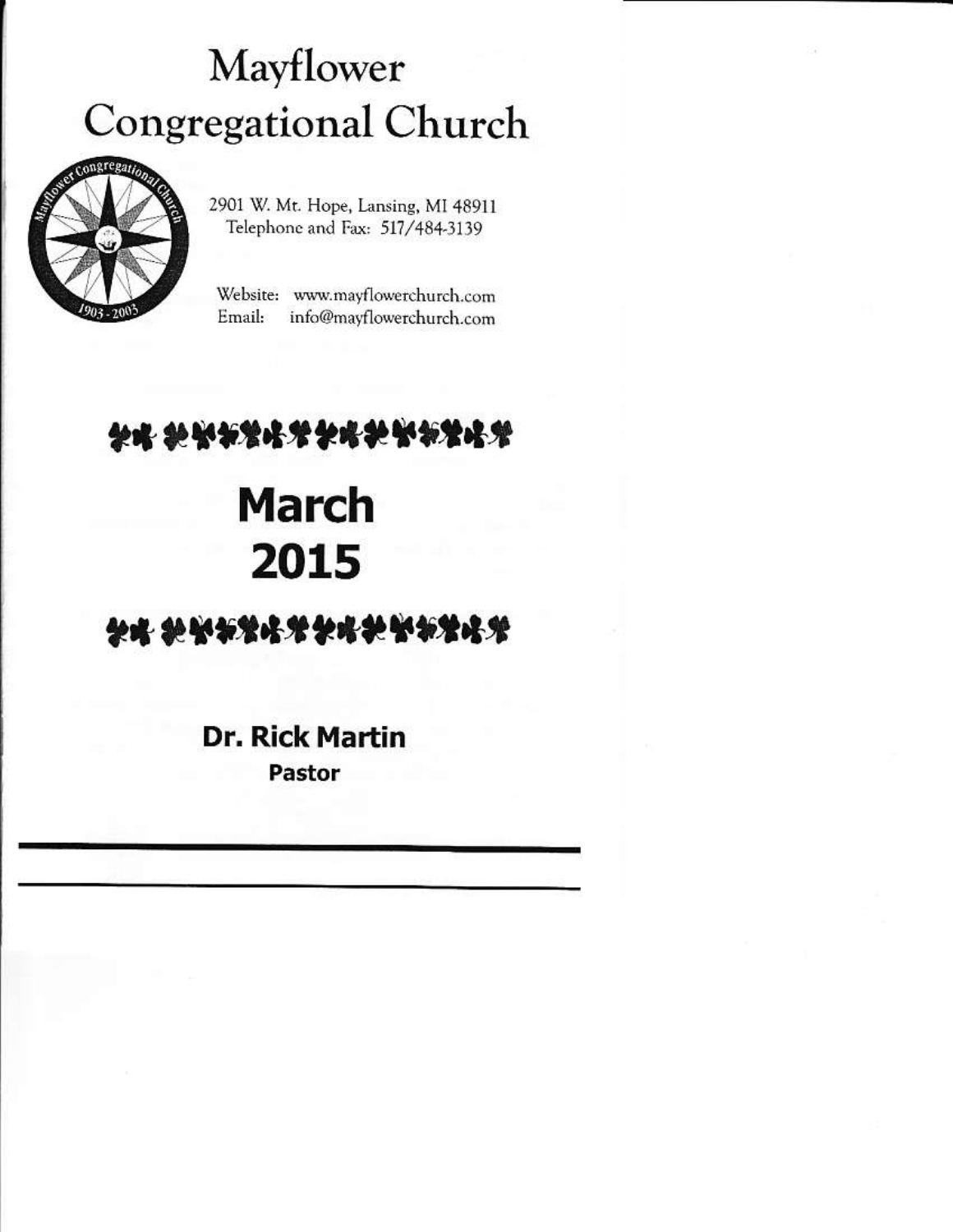#### Lay Leader's Message: **Greater Than the Individual Parts**

Last October as part of the lead up to Consecration Sunday, I spoke of us as being a "nonlinear church," meaning that even though we are small, we have the potential for having a large impact on our surroundings. This is all well documented in the exciting new science of Chaos and is an example of the "Butterfly Effect," where, say, a butterfly flapping its wings along the Amazon could make the difference as to whether or not we experience a storm in North America. In other words, small things can make a big difference.

Another aspect of this new science is we must recognize that the parts of an organism — or an organization — necessarily interact: the whole can be greater — or possibly lesser — than the sum of its individual pieces. And now, in this new year, I am just as convinced as in October that Mayflower is and can continue to be greater than the sum of its individual members and can have a positive impact on its surroundings!

True, at times we have our differences, but that is what makes for progress. Think what a boring church we would have if we all eternally agreed with one another. "But we haven't done it that way before!" would no longer qualify as the eight saddest words spoken in church but would become the norm. The strength of Mayflower has been our ability to reconcile our differences and indeed become greater than the sum of our parts.

We are now embarking on a new year, full of new adventures. Our music program has received a surge of new energy. We are slowly but surely seeing new faces in our congregation. And despite sincerely missing the homey yet profound messages from our beloved Minister, for the next few weeks we'll carry on and be subjected to new, perhaps unusual perspectives from our volunteer speakers. An opportunity to demonstrate that we are greater than the sum of our individual parts. Let us go out and make the Butterfly Effect a Mayflower reality. Let us have an impact significantly out of proportion to our size.

Small things can indeed make a big difference!



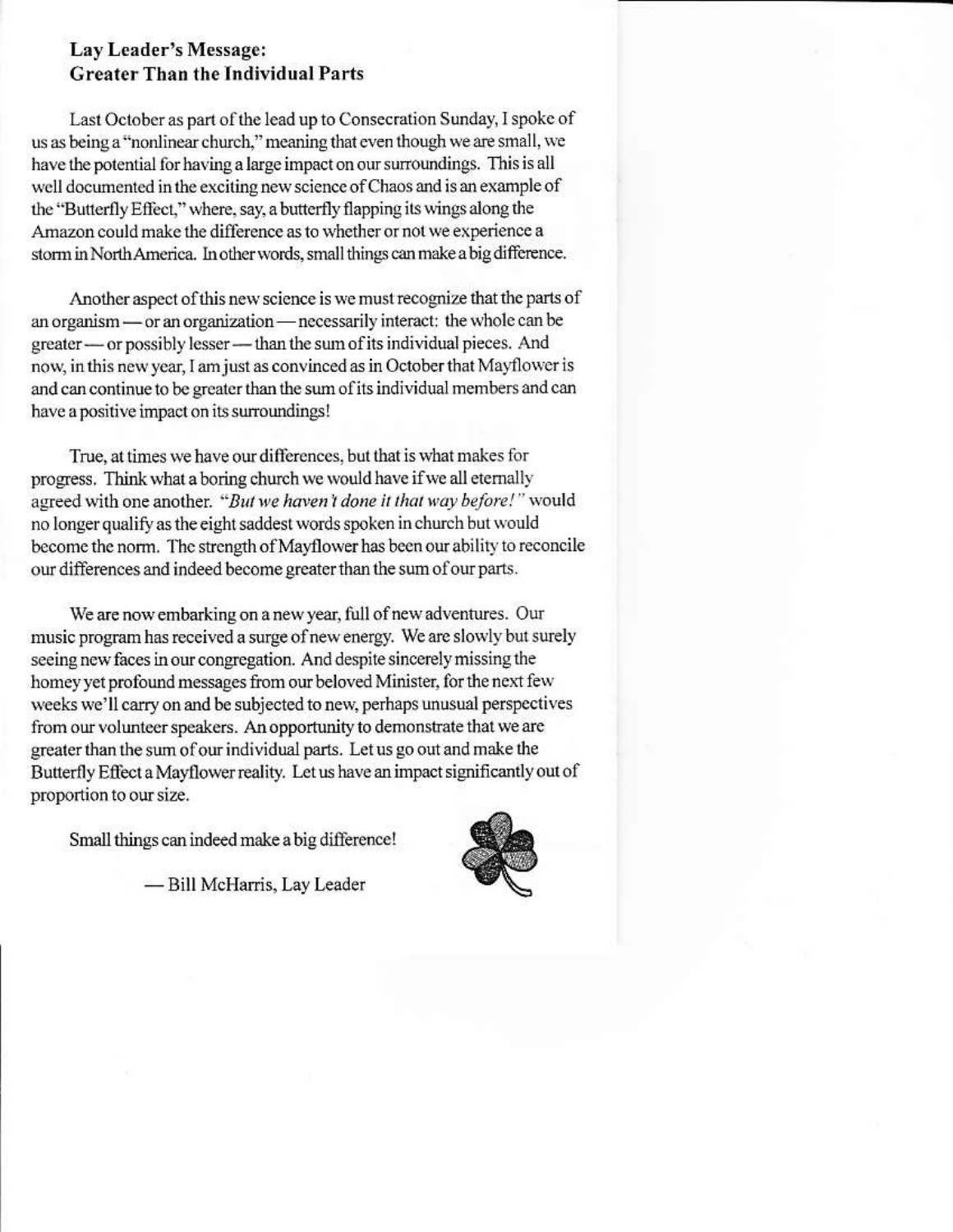#### **Mayflower Financial News**

A profit of \$468.25 was made at our January Second Saturday Supper.

A brief summary of our finances as of January 31, 2015:

| Income:   | \$5,626.63      |
|-----------|-----------------|
| Expenses: | 6,678.09        |
|           | $-$ \$ 1,051.46 |

Fund Balances:

| Checking                     | \$15,003.16 |
|------------------------------|-------------|
| <b>Bequest Funds Savings</b> | 4,010.14    |
| Memorial Fund CD             | 5,495.10    |
| CD Savings                   | 22,306.81   |
|                              | \$46,815.21 |

A more detailed report is available in the literature rack near the office lobby entrance.

-Linda Wheeler, Treasurer

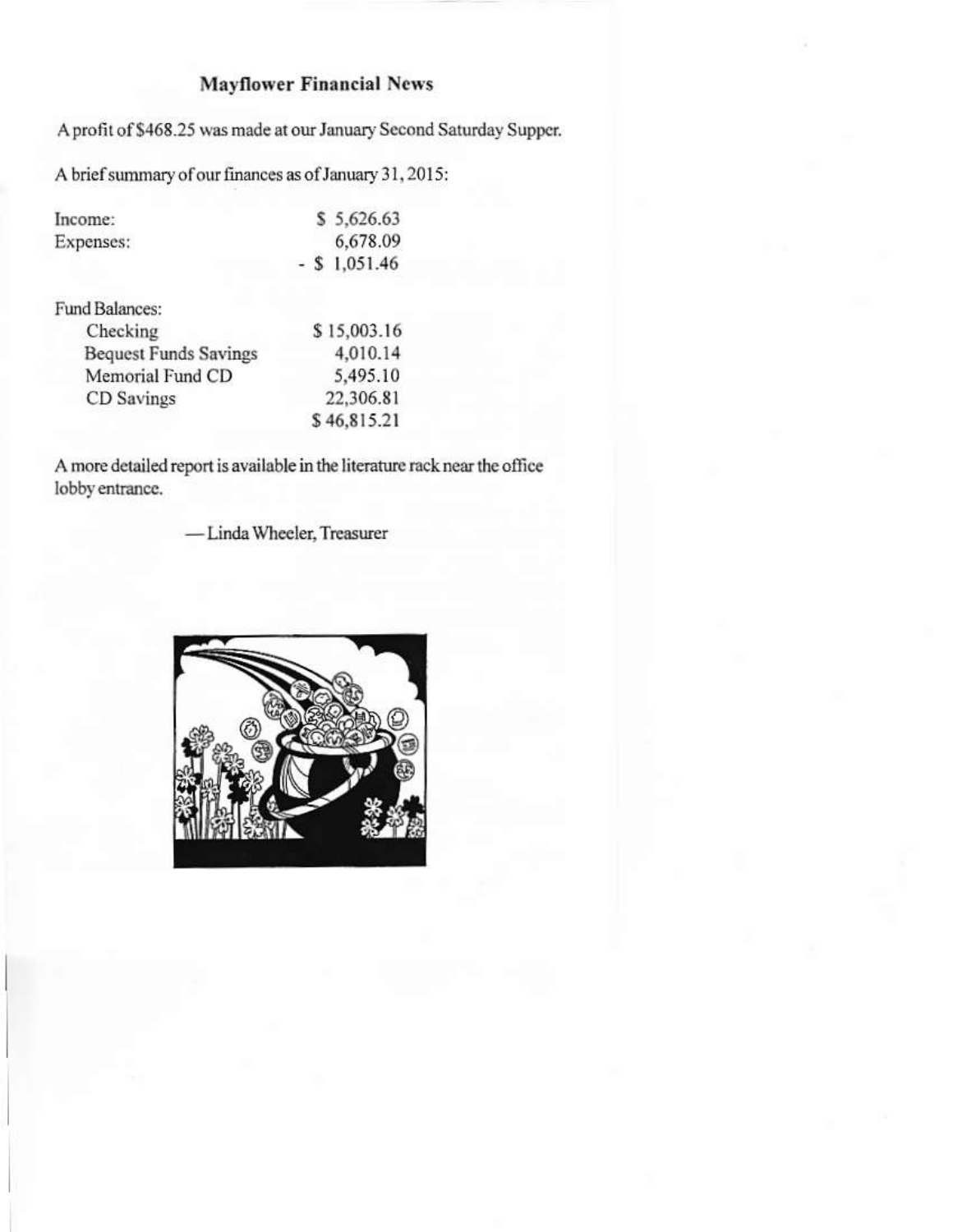

### BIRTHDAYS

- 3/4 . Warren Emrick
- 3/9 Liz Tingley
- 3/12 Kathy Sundermeyer
- 3/15 Marissa Slater
- 3115 Peggy Black
- 3/18 cordon wilson
- 3/20 Lorraine Finison
- 3/20 Ben Rutledge
- 3/22 Donna Slater
- 3/22 Ardath Scheffel
- 3/27 Ruth Lewis (94!)
- 3/28 April Fuller
- 3/28 Shirley Potts

HEAD U5HER Lois Ries

**OUTREACH FOCUS**<br>Food Bank

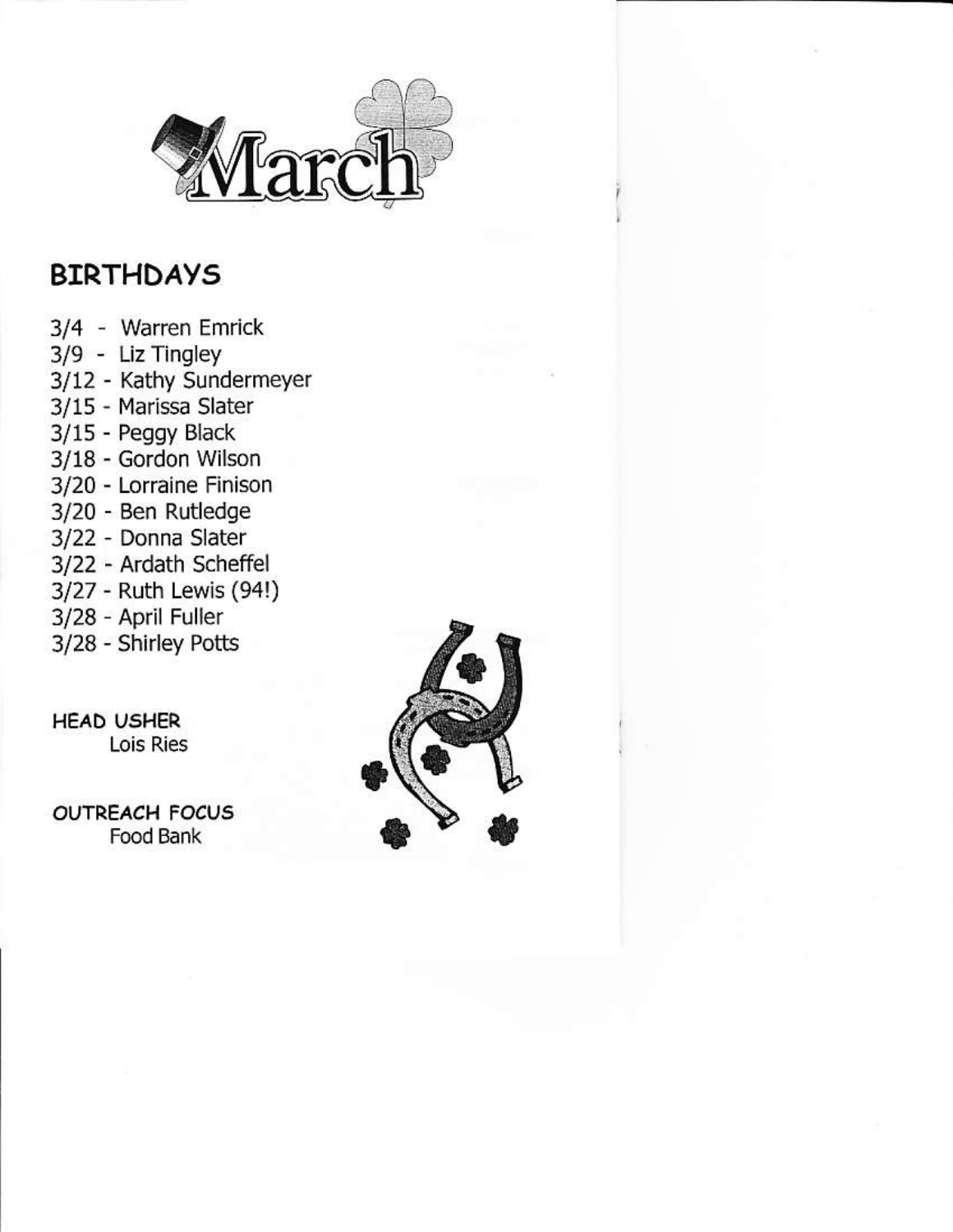

|      | What's happening in March                               |
|------|---------------------------------------------------------|
| 3/1  | <b>Food Collection for the</b><br><b>Salvation Army</b> |
| 3/8  | <b>Daylight Savings Time Begins</b>                     |
| 3/10 | Trustees Meeting at 10:30 a.m.                          |
| 3/14 | <b>Second Saturday Supper</b>                           |
| 3/15 | <b>April Mayflower Notes deadline</b>                   |
| 3/15 | <b>Prudential Council at Noon</b>                       |
| 3/21 | <b>Corned Beef and Cabbage Dinner</b>                   |
| 3/22 | <b>Last day for Easter Lilies</b>                       |
| 3/29 | <b>Palm Sunday</b>                                      |
| 3/29 | <b>Advent House Lunches</b>                             |
|      |                                                         |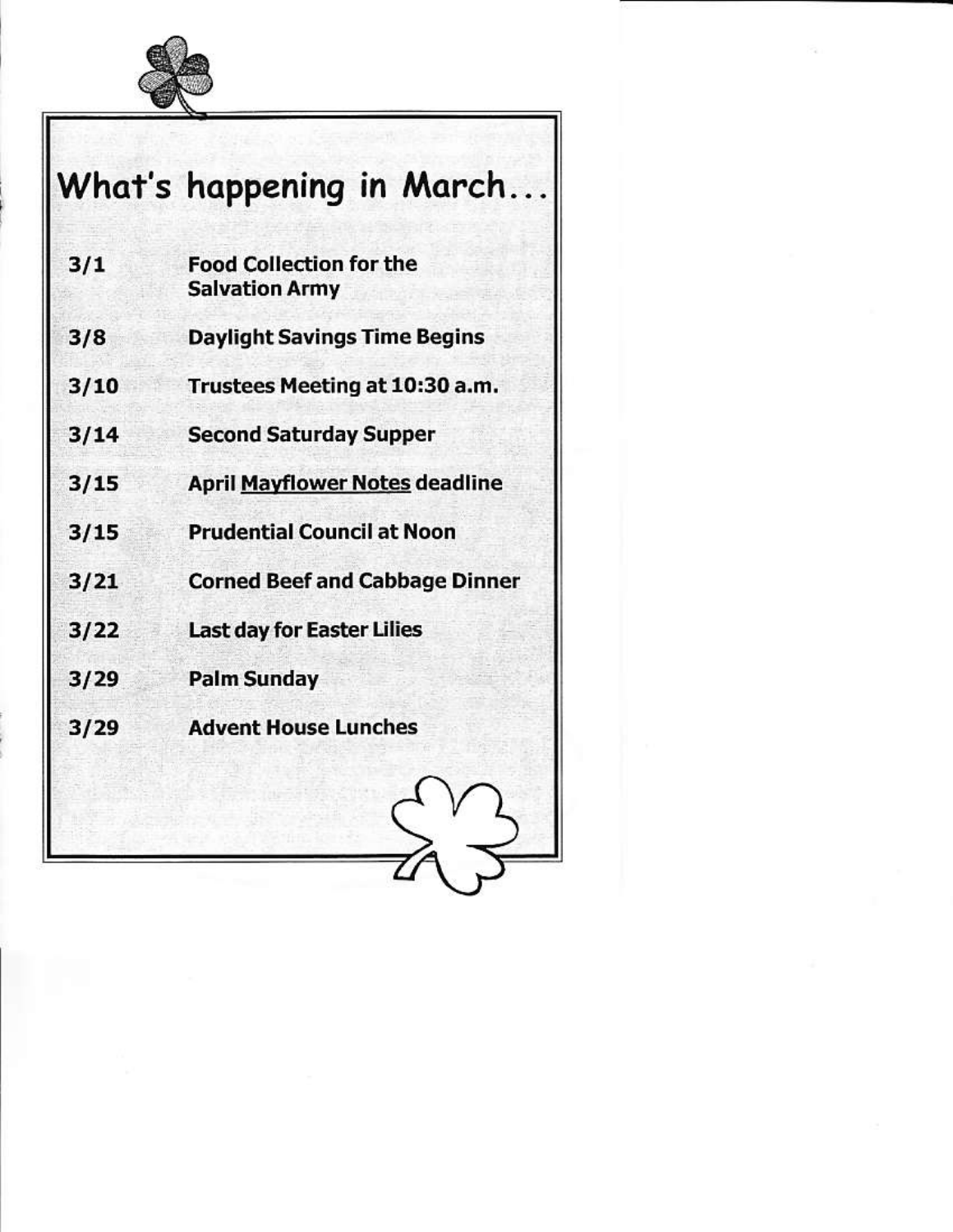#### **Christian Education**

2015 has certainly begun as a challenging year! Snow, record cold, and paralyzed vocal cords have conspired against us. The spirit of Mayflower rolls on, however, and we keep moving!

I want to take my space to talk to about several fundraisers happening in Mayflower this spring. We kick things off with the Dave McClelland Corned Beef and Cabbage Dinner on Saturday, March 14, 2015. I would love to break our sales record this year, so tell all your friends about the delicious meal we have planned!

The Mayflower thrift/rummage sale has been rescheduled to the end of April. This is a great opportunity to clean out your closets and donate households goods to Mayflower (donations are tax-deductible, by the way!). Someone out there can use your old mixer, the table you've been dying to get rid of, or the s'mores maker you were considering regifting next Christmas. (Admit it you thought about it!) The thrift sale is one of our biggest fundraisers at Mayflower. Lots of help is needed, too, so give of your time if you can.

We have a new and exciting fundraising opportunity coming in September, also. We will be hosting a murder mystery party, where our guests will be challenged to solve the crime. More details will be coming later on, so stay tuned!

-Liz Canfield, Christian Ed. Director

March 21 - Corned Beef and Cabbage Dinner

Cost for the dinner is \$12; children under 10, \$6. Dinner starts at 5:30 p.m. Cozette is taking reservations now.